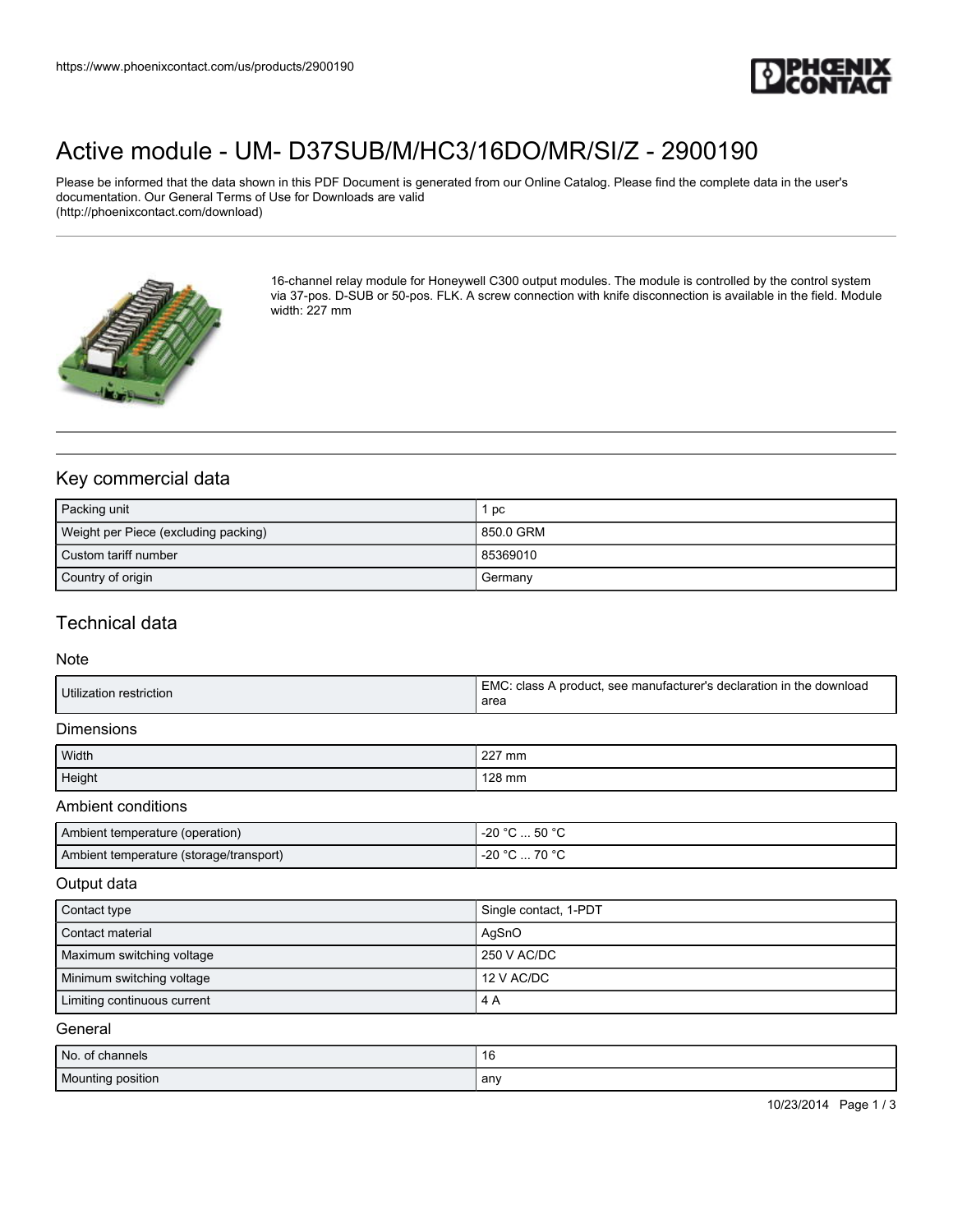

# [Active module - UM- D37SUB/M/HC3/16DO/MR/SI/Z - 2900190](https://www.phoenixcontact.com/us/products/2900190)

## Technical data

#### General

| Standards/regulations  | <b>DIN EN 50178</b> |
|------------------------|---------------------|
| Pollution degree       |                     |
| Surge voltage category | -III                |

#### Connection data for connection 1

| Connection name       | Control system level |
|-----------------------|----------------------|
| Number of connections |                      |
| Connection method     | D-SUB pin strip      |
| Number of positions   | 37                   |

#### Connection data for connection 2

| Connection name                         | Field level            |
|-----------------------------------------|------------------------|
| Connection method                       | Spring-cage connection |
| Conductor cross section solid min.      | $0.2$ mm <sup>2</sup>  |
| Conductor cross section solid max.      | $4 \text{ mm}^2$       |
| l Conductor cross section stranded min. | $0.2$ mm <sup>2</sup>  |
| Conductor cross section stranded max.   | $2.5$ mm <sup>2</sup>  |
| Conductor cross section AWG/kcmil min.  | 24                     |
| Conductor cross section AWG/kcmil max   | 12                     |
| Stripping length                        | 8 mm                   |

#### Connection data for connection 3

| Connection name       | Control system level                                  |
|-----------------------|-------------------------------------------------------|
| Number of connections |                                                       |
| Connection method     | Flat-ribbon cable connector in acc. with IEC 60603-13 |
| Number of positions   | 50                                                    |

#### Supported controller

| Corresponding control  | HONEYWELL C300         |
|------------------------|------------------------|
| Corresponding I/O card | TDOB01 (non-redundant) |
|                        | TDOB11 (redundant)     |

# **Classifications**

### eCl@ss

| eCl@ss 4.0 | 27250313 |
|------------|----------|
| eCl@ss 4.1 | 27250313 |
| eCl@ss 5.0 | 27250313 |
| eCl@ss 5.1 | 27250313 |